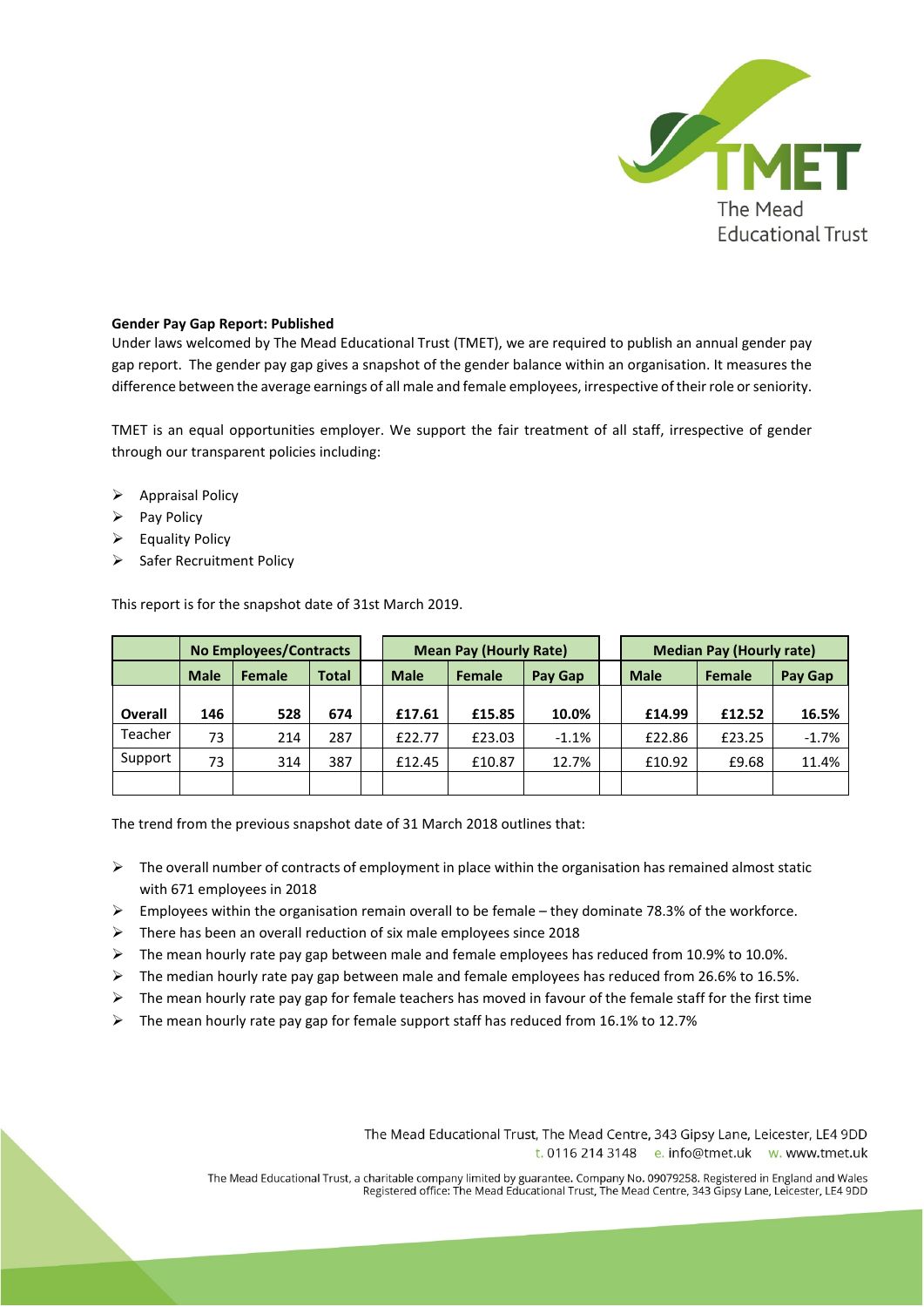|        | Lower Quartile | Lower Middle<br>Quartile | <b>Upper Middle</b><br>Quartile | <b>Upper Quartile</b> | <b>TOTAL</b> |
|--------|----------------|--------------------------|---------------------------------|-----------------------|--------------|
| Male   | 8.9%           | 25.6%                    | 27.2%                           | 25.0%                 | 21.7%        |
| Female | 91.1%          | 74.4%                    | 72.8%                           | 75.0%                 | 78.3%        |

The trend from the previous snapshot date of 31 March 2018 outlines that:

- In the lower quartile, male employees represent 8.9% of the workforce *(as opposed to 12.0% previously)* and female employees 91.1% *(as opposed to 88.0% previously).*
- In the lower middle quartile, male employees represent 25.6% of the workforce *(as opposed to 26.8% previously*) and female employees 74.4% *(as opposed to 73.2% previously).*
- In the upper middle quartile, male employees represent 27.2% of the workforce *(as opposed to 25.6% previously)*  and female employees 72.8% *(as opposed to 74.4% previously).*
- In the upper quartile, male employees represent 25.0% of the workforce *(as opposed to 26.2% previously)* and female employees 75.0% *(as opposed to 73.8% previously).*

There is a significant disparity in the employees holding posts in the lower quartile. This can be clearly seen when looking at two specific categories of staff, cleaning and lunchtime supervisory teams:

| Lunchtime Supervisory Team | Female staff 57 | Male Staff 1 |
|----------------------------|-----------------|--------------|
| <b>Cleaning Team</b>       | Female staff 47 | Male Staff 6 |

Looking at the 50 posts with the lowest hourly rate 47 are female staff and 3 are male staff

Conversely, looking at the 50 posts with the highest hourly rate 35 are female staff and 15 are male staff

## **How does our pay gap compare to others?**

# Our mean average gender pay gap is 10.0%, which remains **well below the national average gender pay gap within the educational sector** of 19.7%.

TMET is proud that it continues to go against the national trend where women are less likely to be promoted. Such statistical analysis provides even greater confidence in conjunction with TMET policies where it is proven that pay decisions are gender neutral; are open; are fair; and are transparent. TMET is an equal pay employer, having regard to equal pay legislation and adhering to an equal pay practice.

Nil employees receive any bonus payments within TMET. The figures set out have been calculated using the standard methodologies used in the Equality Act 2010 Gender Pay Gap Information Regulation 2017 and the